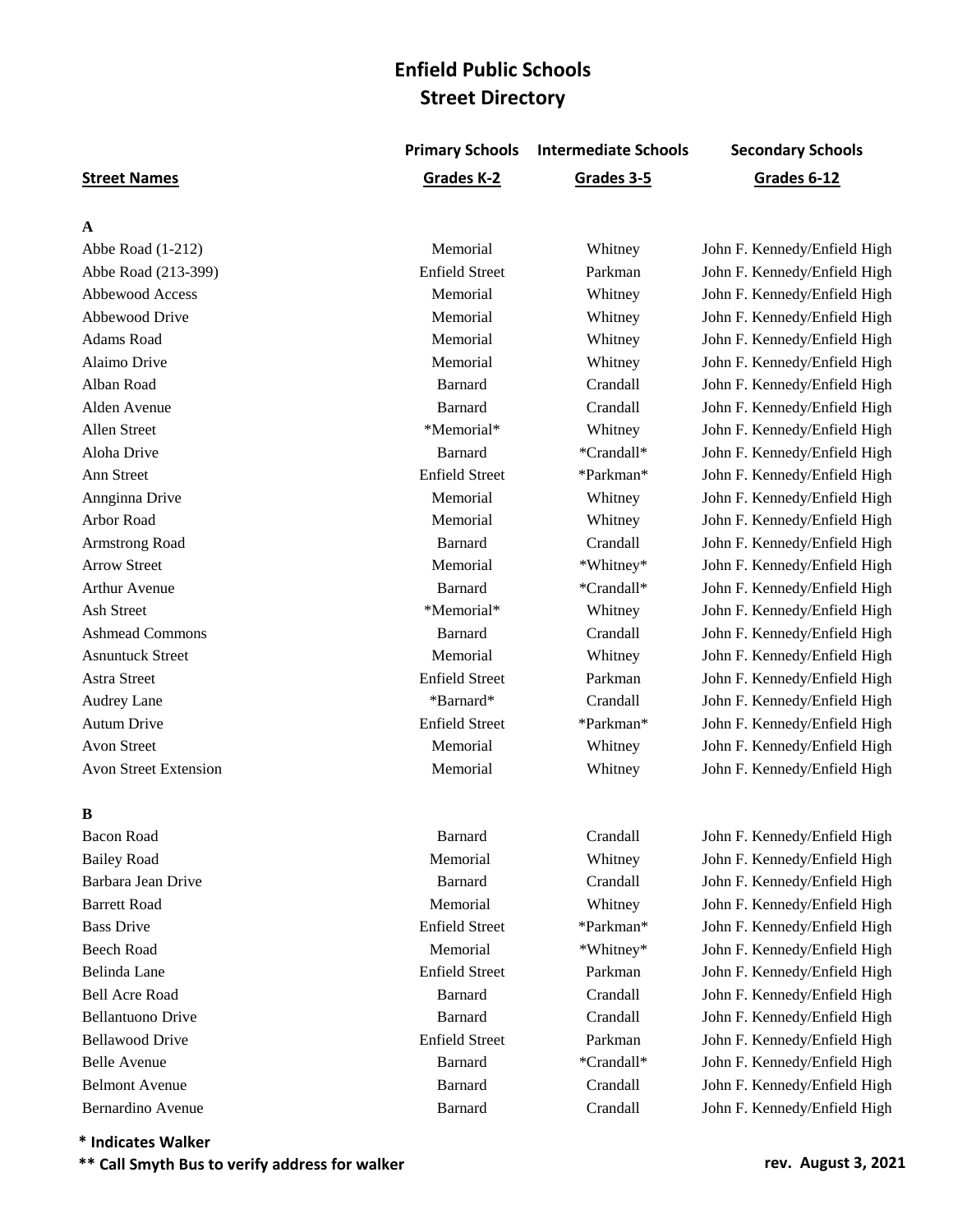## **C**

## **\* Indicates Walker**

**\*\* Call Smyth Bus to verify address for walker rev. August 3, 2021**

Bess Road Enfield Street \*Parkman\* John F. Kennedy/Enfield High Betty Road **Barnard** \*Crandall\* John F. Kennedy/Enfield High Beverly Street **Memorial** Memorial Whitney John F. Kennedy/Enfield High Bigelow Avenue Barnard Crandall John F. Kennedy/Enfield High Bigelow Commons **Barnard** Crandall John F. Kennedy/Enfield High Birch Street Enfield Street Parkman John F. Kennedy/Enfield High Birchwood Road **Barnard** Barnard Crandall John F. Kennedy/Enfield High Birchwood Terrace **Barnard** Barnard Crandall John F. Kennedy/Enfield High Bluebird Drive Enfield Street Parkman John F. Kennedy/Enfield High Bobolink Lane Enfield Street Parkman John F. Kennedy/Enfield High Bon Street **Memorial** Memorial Whitney John F. Kennedy/Enfiled High Booth Road **Barnard** Crandall John F. Kennedy/Enfield High Booth Street **Barnard** Barnard Crandall John F. Kennedy/Enfield High Bouvier Street **Barnard** Barnard Crandall John F. Kennedy/Enfield High Boyle Drive **Memorial** Memorial Whitney John F. Kennedy/Enfield High Bradley Circle **Memorial** Memorial Whitney John F. Kennedy/Enfield High Brainard Road Barnard \*Crandall\* (62-240) John F. Kennedy/Enfield High Brentwood Drive Enfield Street \*Parkman\* John F. Kennedy/Enfield High Brett Lane The Memorial Memorial Memorial Whitney John F. Kennedy/Enfield High Brewster Road **Memorial** Memorial Whitney John F. Kennedy/Enfield High Briarwood Drive Enfield Street \*Parkman\* John F. Kennedy/Enfield High Bridge Lane **Enfield Street** Parkman John F. Kennedy/Enfield High Bridges Road **Barnard** Barnard Crandall John F. Kennedy/Enfield High Bright Street The Memorial Memorial Memorial Whitney John F. Kennedy/Enfield High Bright Meadow Boulevard Barnard Crandall John F. Kennedy/Enfield High Broad Brook Road (1-84) **Memorial** Memorial Whitney John F. Kennedy/Enfield High Broad Brook Road (85-315) Enfield Street Parkman John F. Kennedy/Enfield High Broadleaf Lane \*Enfield Street\* Parkman John F. Kennedy/Enfield High Brook Road **Barnard** Crandall John F. Kennedy/Enfield High Brookside Road **Barnard** Crandall John F. Kennedy/Enfield High Brookside Village **Barnard** Crandall John F. Kennedy/Enfield High Buchanan Road **Memorial** Memorial Whitney John F. Kennedy/Enfield High Burgess Avenue Barnard Crandall John F. Kennedy/Enfield High Burnham Street **Enfield Street** Enfield Street \*Parkman\* John F. Kennedy/Enfield High Burns Avenue **Memorial** Memorial Whitney John F. Kennedy/Enfield High Bush Lane **Memorial** Memorial Whitney John F. Kennedy/Enfield High

Camelot Drive Enfield Street Parkman John F. Kennedy/Enfield High Camp Street Barnard Crandall John F. Kennedy/Enfield High Campania Road Barnard Crandall John F. Kennedy/Enfield High Campsite Road **Memorial** Memorial Whitney John F. Kennedy/Enfield High Candlewood Drive Barnard Crandall John F. Kennedy/Enfield High Carl Street Barnard Crandall John F. Kennedy/Enfield High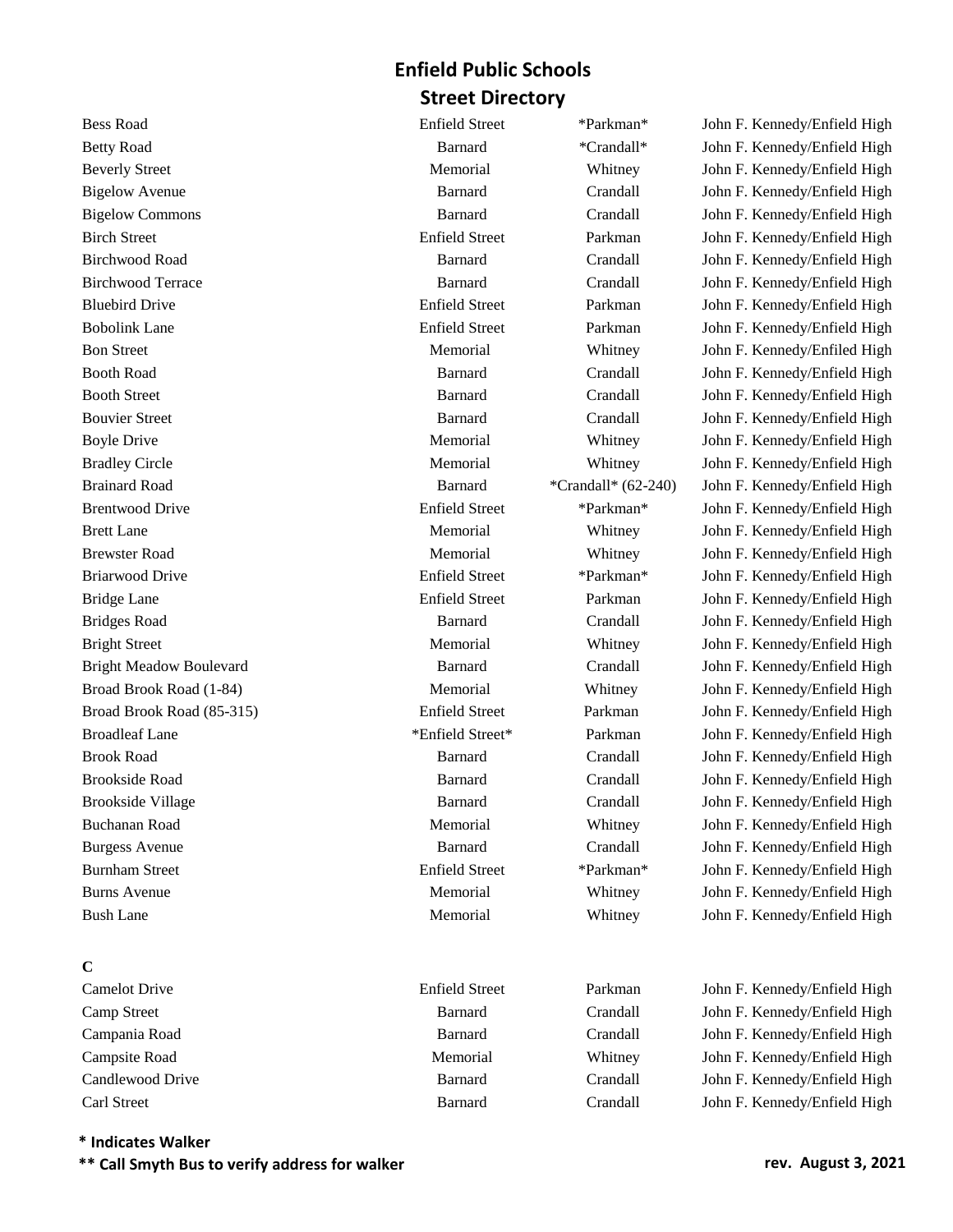Corporate Road Enfield Street Parkman John F. Kennedy/Enfield High

Carlisle Street Memorial Whitney John F. Kennedy/Enfield High Carmella Terrace \*Barnard\* Crandall John F. Kennedy/Enfield High Carney Road Barnard Crandall John F. Kennedy/Enfield High Carol Street Barnard Crandall John F. Kennedy/Enfield High Carpet Street Barnard Crandall John F. Kennedy/Enfield High Carriage Drive **Memorial** Memorial Whitney John F. Kennedy/Enfield High Carriage House Road Enfield Street Parkman John F. Kennedy/Enfield High Cartier Road Barnard \*Crandall\* John F. Kennedy/Enfield High Catalina Drive Barnard Crandall John F. Kennedy/Enfield High Cedar Street \*Memorial\* Whitney John F. Kennedy/Enfield High Celtic Court Enfield Street \*Parkman\* John F. Kennedy/Enfield High Center Circle Enfield Street \*Parkman\* John F. Kennedy/Enfield High Central Street **Memorial** Memorial Whitney John F. Kennedy/Enfield High Chapel Street Barnard Crandall John F. Kennedy/Enfield High Charles Street Barnard Crandall John F. Kennedy/Enfield High Charles Gardens Memorial Whitney John F. Kennedy/Enfield High Charnley Road Enfield Street Parkman John F. Kennedy/Enfield High Chatfield Terrace **Memorial** Memorial Whitney John F. Kennedy/Enfield High Cheryl Drive Barnard Crandall John F. Kennedy/Enfield High Chief Street Memorial \*Whitney\* John F. Kennedy/Enfield High Christopher Drive Enfield Street Parkman John F. Kennedy/Enfield High Church Street Barnard Crandall John F. Kennedy/Enfield High Circle Drive Barnard Crandall John F. Kennedy/Enfield High Claremont Avenue Memorial Whitney John F. Kennedy/Enfield High Clear Street Memorial Memorial Memorial Whitney John F. Kennedy/Enfield High Cleveland Street Memorial Whitney John F. Kennedy/Enfield High Clinton Lane **Memorial** Memorial Whitney John F. Kennedy/Enfield High Cloud Street The Memorial Memorial Memorial Whitney John F. Kennedy/Enfield High College Street Barnard Crandall John F. Kennedy/Enfield High Colonial Drive Enfield Street \*Parkman\* John F. Kennedy/Enfield High Colony Road Barnard Crandall John F. Kennedy/Enfield High Columbia Road Memorial Whitney John F. Kennedy/Enfield High Columbus Avenue Barnard Crandall John F. Kennedy/Enfield High Concord Terrace **Barnard** Barnard Crandall John F. Kennedy/Enfield High Conlin Drive **Memorial** Memorial Whitney John F. Kennedy/Enfield High Connecticut Avenue Barnard Crandall John F. Kennedy/Enfield High Cook Avenue Barnard Crandall John F. Kennedy/Enfield High Coolidge Drive **Memorial** Memorial Whitney John F. Kennedy/Enfield High Cooper Street **Memorial** Memorial Whitney John F. Kennedy/Enfield High Copper Drive Enfield Street \*Parkman\* John F. Kennedy/Enfield High Cora Street **Memorial** Memorial Whitney John F. Kennedy/Enfield High Cornell Drive **Memorial** Memorial Whitney John F. Kennedy/Enfield High Cornfield Lane Enfield Street Parkman John F. Kennedy/Enfield High

## **\* Indicates Walker**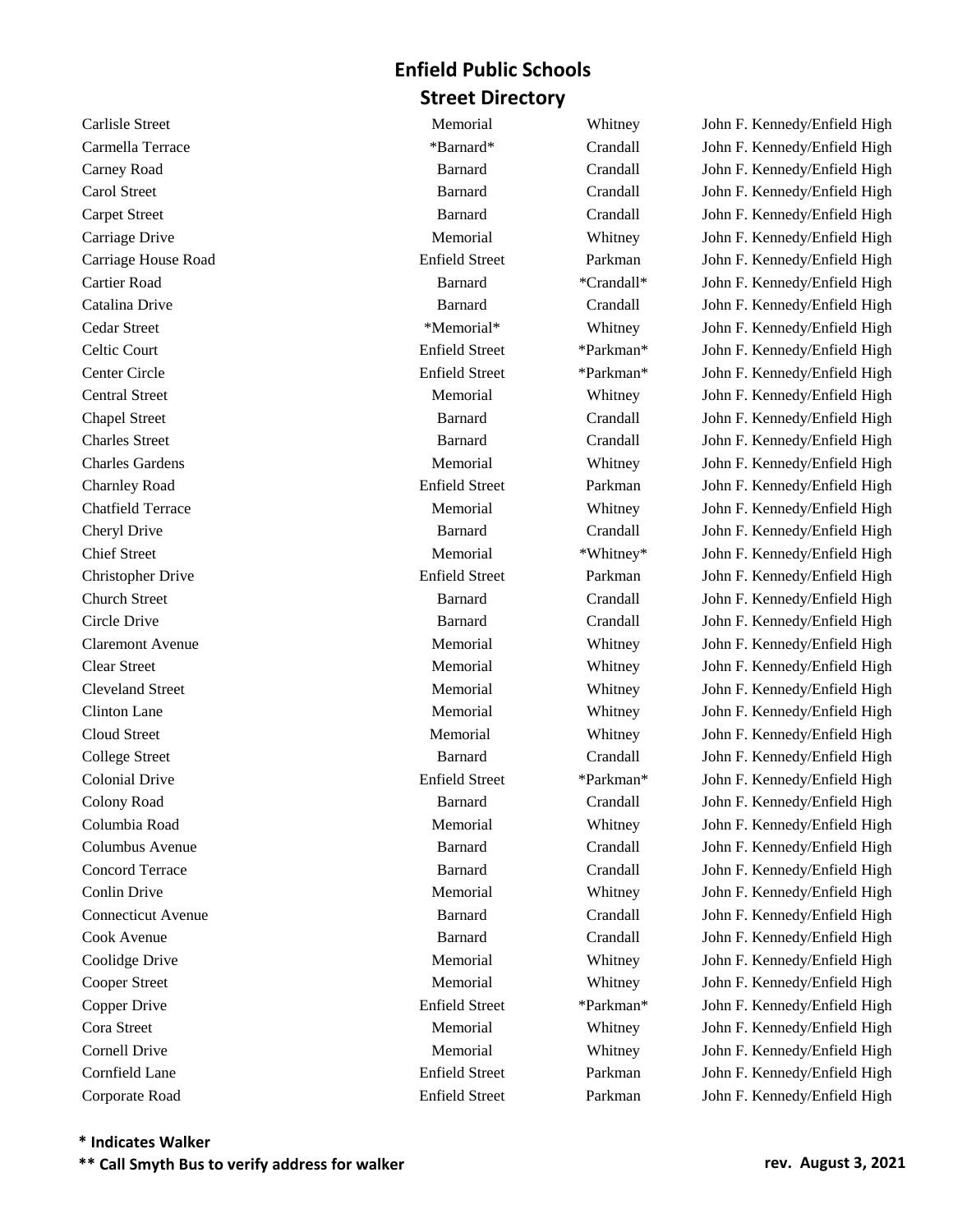## **D**

D'Annunzio Avenue Memorial Whitney John F. Kennedy/Enfield High Dale Road Memorial Whitney John F. Kennedy/Enfield High Daro Drive **Memorial** Memorial Whitney John F. Kennedy/Enfield High Dartmoor Barnard Crandall John F. Kennedy/Enfield High Darmouth Street Barnard Crandall John F. Kennedy/Enfield High David Street The Memorial Memorial Memorial Whitney John F. Kennedy/Enfield High Davis Avenue Barnard Crandall John F. Kennedy/Enfield High Debbie Lane Barnard Crandall John F. Kennedy/Enfield High Debra Street Memorial Whitney John F. Kennedy/Enfield High Deepwood Road Enfield Street \*Parkman\* John F. Kennedy/Enfield High Deer Run \*Memorial\* Whitney John F. Kennedy/Enfield High Deerfield Circle Enfield Street \*Parkman\* John F. Kennedy/Enfield High Dell Street Barnard Crandall John F. Kennedy/Enfield High Depot Hill Road Enfield Street Parkman John F. Kennedy/Enfield High Diamond Drive **Memorial** Memorial Whitney John F. Kennedy/Enfield High Dicardee Drive Barnard Crandall John F. Kennedy/Enfield High Donna Street Memorial Memorial Whitney John F. Kennedy/Enfield High Dorothy Street Barnard Crandall John F. Kennedy/Enfield High Douglas Drive (\*walker up to 1 mile) Barnard \*Crandall\* John F. Kennedy/Enfield High Douglas Road Memorial Whitney John F. Kennedy/Enfield High Dover Road Barnard Crandall John F. Kennedy/Enfield High Drummond Road Barnard \*Crandall\* John F. Kennedy/Enfield High Duff Drive Enfield Street \*Parkman\* John F. Kennedy/Enfield High Dune Road **Memorial** Memorial \*Whitney\* John F. Kennedy/Enfield High Duprey Drive **Memorial** Memorial Whitney John F. Kennedy/Enfield High Dust House Road Memorial Whitney John F. Kennedy/Enfield High

Coslin Road Barnard Crandall John F. Kennedy/Enfield High Cottage Road Barnard Crandall John F. Kennedy/Enfield High Cottage Green Memorial Whitney John F. Kennedy/Enfield High Cozy Street Barnard Crandall John F. Kennedy/Enfield High Cranberry Hollow Barnard Crandall John F. Kennedy/Enfield High Cranbrook Boulevard Memorial Whitney John F. Kennedy/Enfield High Crescent Beach Drive **Barnard** Barnard Crandall John F. Kennedy/Enfield High Crestview Circle Barnard Crandall John F. Kennedy/Enfield High Crestwood Drive **Memorial** Memorial \*Whitney\* John F. Kennedy/Enfield High Cross Street **Memorial** Memorial Whitney John F. Kennedy/Enfield High Crystal Corners Memorial Whitney John F. Kennedy/Enfield High Cutter Lane **Memorial** Memorial Whitney John F. Kennedy/Enfield High Cybluski Road Memorial Whitney John F. Kennedy/Enfield High Cynthia Circle Barnard Crandall John F. Kennedy/Enfield High

#### **E**

**\* Indicates Walker \*\* Call Smyth Bus to verify address for walker rev. August 3, 2021**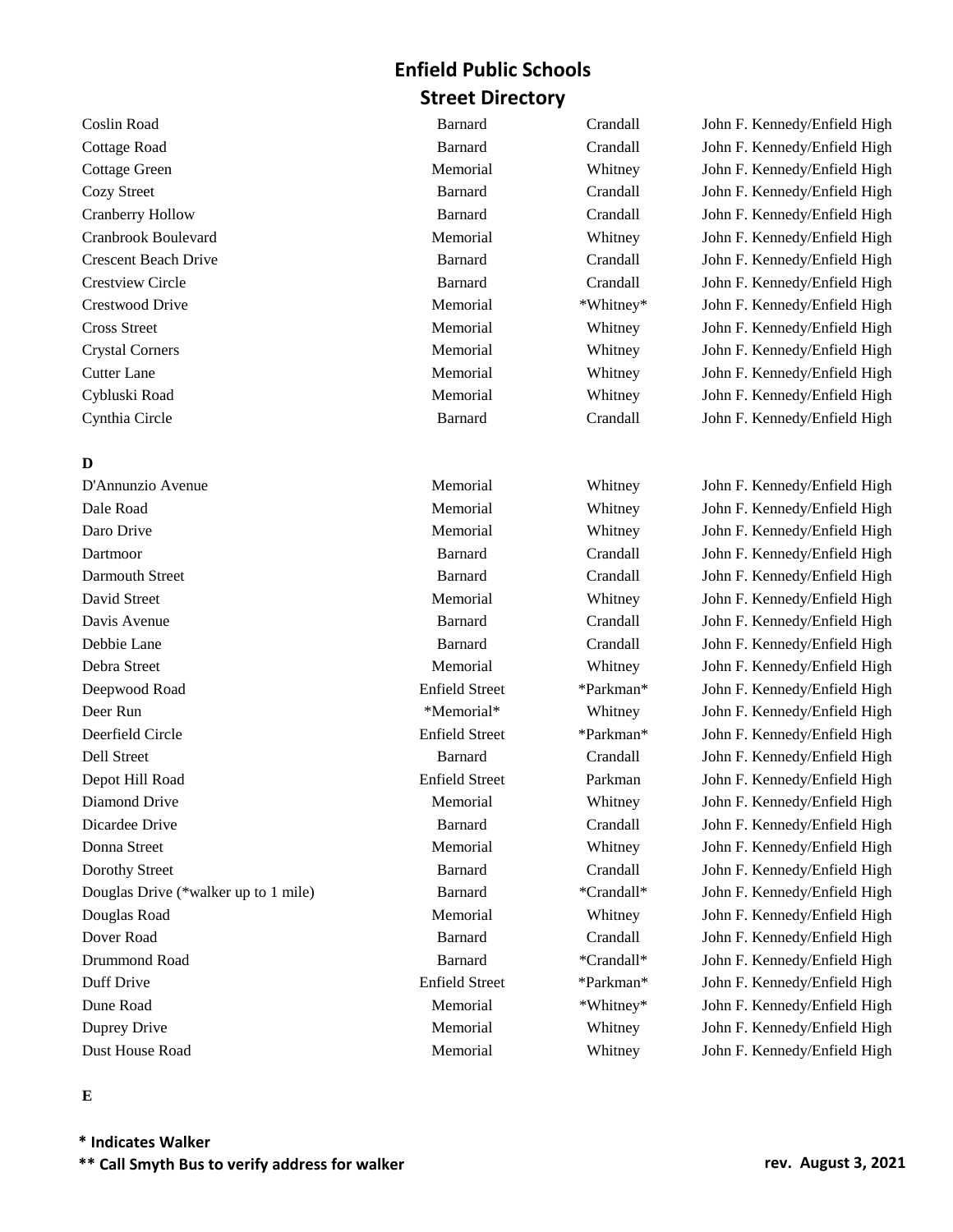East Forest Drive **Barnard** Barnard Crandall John F. Kennedy/Enfield High Eastgate Lane Enfield Street \*Parkman\* John F. Kennedy/Enfield High Ecology Drive **Memorial** Memorial Whitney John F. Kennedy/Enfield High Edgehill Street **Memorial** Memorial Whitney John F. Kennedy/Enfield High Edgewood Drive Enfield Street \*Parkman\* John F. Kennedy/Enfield High Edmund Lane **Barnard** Barnard Crandall John F. Kennedy/Enfield High Eds Drive **Memorial** Memorial Whitney John F. Kennedy/Enfield High Edward Avenue Memorial Memorial Whitney John F. Kennedy/Enfield High Edward Street **Memorial** Memorial Whitney John F. Kennedy/Enfield High Eileen Lane Enfield Street Parkman John F. Kennedy/Enfield High Elan Street Enfield Street Parkman John F. Kennedy/Enfield High Eleanor Road Barnard Crandall John F. Kennedy/Enfield High Elizabeth Street Enfield Street \*Parkman\* John F. Kennedy/Enfield High Ellis Road **Memorial** \*Whitney\* John F. Kennedy/Enfield High Elm Avenue Barnard Crandall John F. Kennedy/Enfield High Elm Meadows \*Barnard\* Crandall John F. Kennedy/Enfield High Elm Street (1-199) \*Barnard\* Crandall John F. Kennedy/Enfield High \*\*Walkers #179 to Glenwood (Odds only) Elm Street (200-499) Memorial Whitney John F. Kennedy/Enfield High Elmore Road Enfield Street \*Parkman\* John F. Kennedy/Enfield High Enfield Avenue **Memorial** Memorial Whitney John F. Kennedy/Enfield High Enfield Gardens Drive Enfield Street Parkman John F. Kennedy/Enfield High Enfield Street (1-871) Barnard Crandall John F. Kennedy/Enfield High Enfield Street (872-1038) Memorial Whitney John F. Kennedy/Enfield High Enfield Street (1039-1599) \*\*\*Enfield Street\*\* Parkman John F. Kennedy/Enfield High *\*\*Walkers from ESS from Broadleaf to Frew even number houses only* Enfield Terrace Enfield Street Parkman John F. Kennedy/Enfield High Enfield Terrace Extension Enfield Street Parkman John F. Kennedy/Enfield High Ernest Street Memorial Memorial Memorial Whitney John F. Kennedy/Enfield High Essex Street Memorial Memorial Whitney John F. Kennedy/Enfield High

## **F**

Fair Street \*Memorial\* \*Memorial\* Whitney John F. Kennedy/Enfield High Fairfield Road Enfield Street Parkman John F. Kennedy/Enfield High Fairfield Street Barnard Crandall John F. Kennedy/Enfield High Fairlane Road Barnard Crandall John F. Kennedy/Enfield High Fairlawn Circle **1986 Example 1986 Example 1986 Whitney** John F. Kennedy/Enfield High Fairview Avenue Enfield Street Parkman John F. Kennedy/Enfield High Falcon Crest Street **Barnard** \*Crandall\* John F. Kennedy/Enfield High Farmstead Circle **Memorial** Memorial Whitney John F. Kennedy/Enfield High Ferndale Avenue Barnard Crandall John F. Kennedy/Enfield High Fernwood Avenue **Barnard** \*Crandall\* John F. Kennedy/Enfield High Field Road **Barnard** \*Crandall\* John F. Kennedy/Enfield High Filmore Drive **Memorial** Memorial Whitney John F. Kennedy/Enfield High

## **\* Indicates Walker**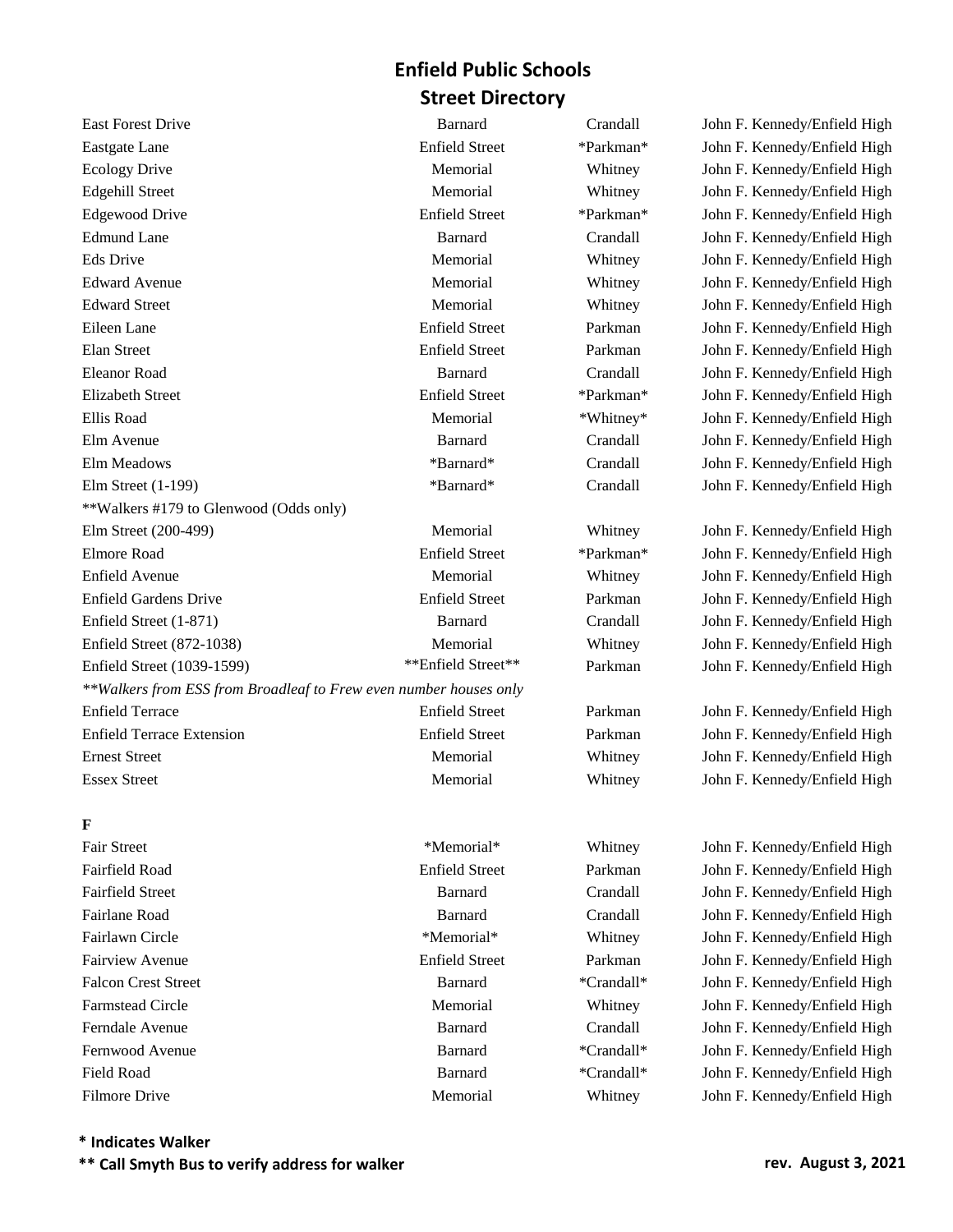First Street Barnard Crandall John F. Kennedy/Enfield High Flag Court **Memorial** Memorial Whitney John F. Kennedy/Enfield High Fletcher Road Enfield Street Parkman John F. Kennedy/Enfield High Flicker Lane Enfield Street Parkman John F. Kennedy/Enfield High Fox Hill Lane **Memorial** Memorial Whitney John F. Kennedy/Enfield High Foxcroft Road Barnard Crandall John F. Kennedy/Enfield High Francis Avenue Barnard Crandall John F. Kennedy/Enfield High Franklin Street Enfield Street Parkman John F. Kennedy/Enfield High Freemont Road Barnard Crandall John F. Kennedy/Enfield High Freshwater Boulevard **Memorial** Memorial Whitney John F. Kennedy/Enfield High Freshwater Boulevard Extension Barnard Crandall John F. Kennedy/Enfield High Frew Terrace **Enfield Street** Parkman John F. Kennedy/Enfield High

## **G**

Gamello Avenue Barnard Crandall John F. Kennedy/Enfield High Ganny Terrace \* \*Barnard\* \* Crandall John F. Kennedy/Enfield High Garden Street Enfield Street Parkman John F. Kennedy/Enfield High Gardeners Way Barnard Crandall John F. Kennedy/Enfield High Garfield Street **Memorial** Memorial Whitney John F. Kennedy/Enfield High Garnet Road Barnard Crandall John F. Kennedy/Enfield High Gary Road **Barnard** \*Crandall\* John F. Kennedy/Enfield High Gatewood Drive **Enfield Street** Parkman John F. Kennedy/Enfield High Gem Grove The Memorial Memorial Memorial Whitney John F. Kennedy/Enfield High George Washington Road (1-299) Memorial Whitney John F. Kennedy/Enfield High George Washington Road (300-599) Barnard Crandall John F. Kennedy/Enfield High Glen Arden **Memorial** Memorial Whitney John F. Kennedy/Enfield High Glen Oak Drive **Barnard** \*Crandall\* John F. Kennedy/Enfield High Glendale Road Memorial \*Whitney\* John F. Kennedy/Enfield High Glenwood Street **Barnard** Crandall John F. Kennedy/Enfield High Gordon Avenue \*Enfield Street\* Parkman John F. Kennedy/Enfield High Gordon Lane **Memorial** Memorial Whitney John F. Kennedy/Enfield High Gorman Avenue **Memorial** Memorial Whitney John F. Kennedy/Enfield High Grand Street \*Memorial\* \*Memorial\* Whitney John F. Kennedy/Enfield High Grandview Drive Enfield Street Parkman John F. Kennedy/Enfield High Grant Road Enfield Street Parkman John F. Kennedy/Enfield High Grant Avenue Enfield Street Parkman John F. Kennedy/Enfield High Green Manor Road **Memorial** Memorial Whitney John F. Kennedy/Enfield High Green Valley Drive \*Enfield Street\* Parkman John F. Kennedy/Enfield High Grove Road **Barnard** \*Crandall\* John F. Kennedy/Enfield High Grove Street \*Memorial\* \*Memorial\* Whitney John F. Kennedy/Enfield High Guild Street Enfield Street Enfield Street \*Parkman\* John F. Kennedy/Enfield High

First Avenue Barnard Crandall John F. Kennedy/Enfield High

#### **H**

**\* Indicates Walker \*\* Call Smyth Bus to verify address for walker rev. August 3, 2021**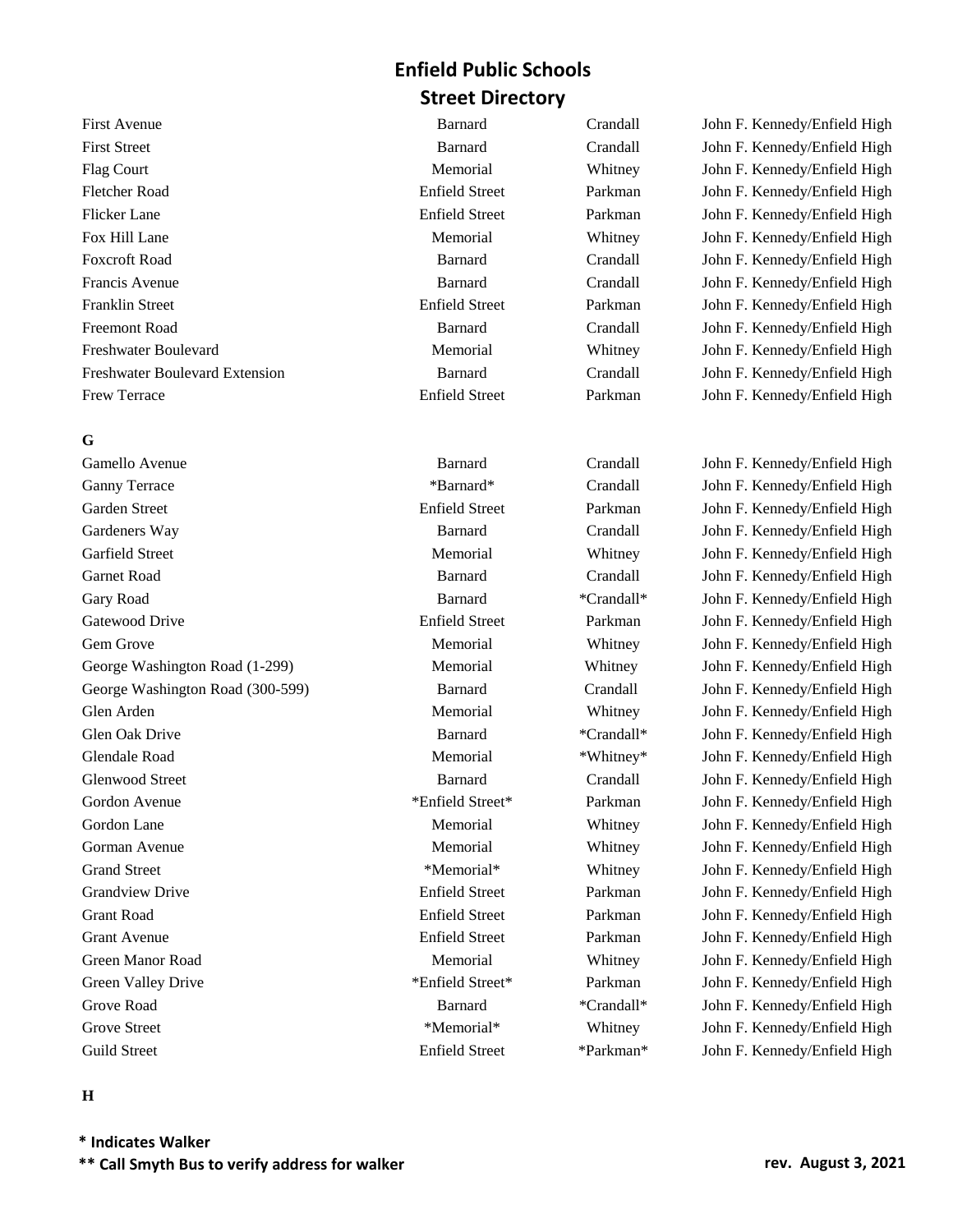Hale Road Memorial Memorial Whitney John F. Kennedy/Enfield High Hamilton Court **\*Memorial\*** \*Memorial\* Whitney John F. Kennedy/Enfield High Hamlet Enfield Street Parkman John F. Kennedy/Enfield High Hampton Road Enfield Street \*Parkman\* John F. Kennedy/Enfield High Harding Circle **Memorial** Memorial Whitney John F. Kennedy/Enfield High Harris Street **Memorial** Memorial Whitney John F. Kennedy/Enfield High Harrison Avenue Barnard Crandall John F. Kennedy/Enfield High Hartford Avenue Barnard Crandall John F. Kennedy/Enfield High Harvest Road **\***Barnard\* **Crandall** John F. Kennedy/Enfield High Hassmar Road Barnard Crandall John F. Kennedy/Enfield High Hathaway Avenue Enfield Street Parkman John F. Kennedy/Enfield High Hayfield Circle **Enfield Street** Parkman John F. Kennedy/Enfield High Haynes Street **Memorial** Memorial Whitney John F. Kennedy/Enfield High Hazard Avenue **Memorial** Memorial Whitney John F. Kennedy/Enfield High Hemlock Drive Barnard Crandall John F. Kennedy/Enfield High Henry Road Barnard Crandall John F. Kennedy/Enfield High Heron Road Memorial Memorial Whitney John F. Kennedy/Enfield High Hickory Lane Enfield Street Parkman John F. Kennedy/Enfield High High Street Memorial Memorial Whitney John F. Kennedy/Enfield High High Meadow Lane \*Memorial\* Whitney John F. Kennedy/Enfield High Highland Park Barnard Crandall John F. Kennedy/Enfield High Highview Terrace Memorial Memorial Memorial Whitney John F. Kennedy/Enfield High Hillcrest Road Memorial Memorial Memorial Whitney John F. Kennedy/Enfield High Hillside Avenue Enfield Street Parkman John F. Kennedy/Enfield High Hillyer Drive Enfield Street Parkman John F. Kennedy/Enfield High Holiday Lane **Memorial** Memorial Whitney John F. Kennedy/Enfield High Holly Lane Barnard Crandall John F. Kennedy/Enfield High Hollywood Drive **Memorial** Memorial \*Whitney\* John F. Kennedy/Enfield High Homestead Drive **Memorial** Memorial \*Whitney\* John F. Kennedy/Enfield High Hoover Lane Memorial Memorial Whitney John F. Kennedy/Enfield High

## **I**

| Impala Drive  |  |
|---------------|--|
| Indian Run    |  |
| Iroquois Road |  |

## **J**

| Memorial | Whitney   | John F. Kennedy/Enfield High |
|----------|-----------|------------------------------|
| Memorial | Whitney   | John F. Kennedy/Enfield High |
| Memorial | *Whitney* | John F. Kennedy/Enfield High |
|          |           |                              |

#### **\* Indicates Walker**

**\*\* Call Smyth Bus to verify address for walker rev. August 3, 2021**

Howard Street Memorial Memorial Memorial Whitney John F. Kennedy/Enfield High Hudson Street Enfield Street \*Parkman\* John F. Kennedy/Enfield High Hummingbird Lane Enfield Street Parkman John F. Kennedy/Enfield High Hunter Lane Memorial Memorial Memorial Whitney John F. Kennedy/Enfield High Barnard Crandall John F. Kennedy/Enfield High Memorial \*Whitney\* John F. Kennedy/Enfield High Enfield Street \*Parkman\* John F. Kennedy/Enfield High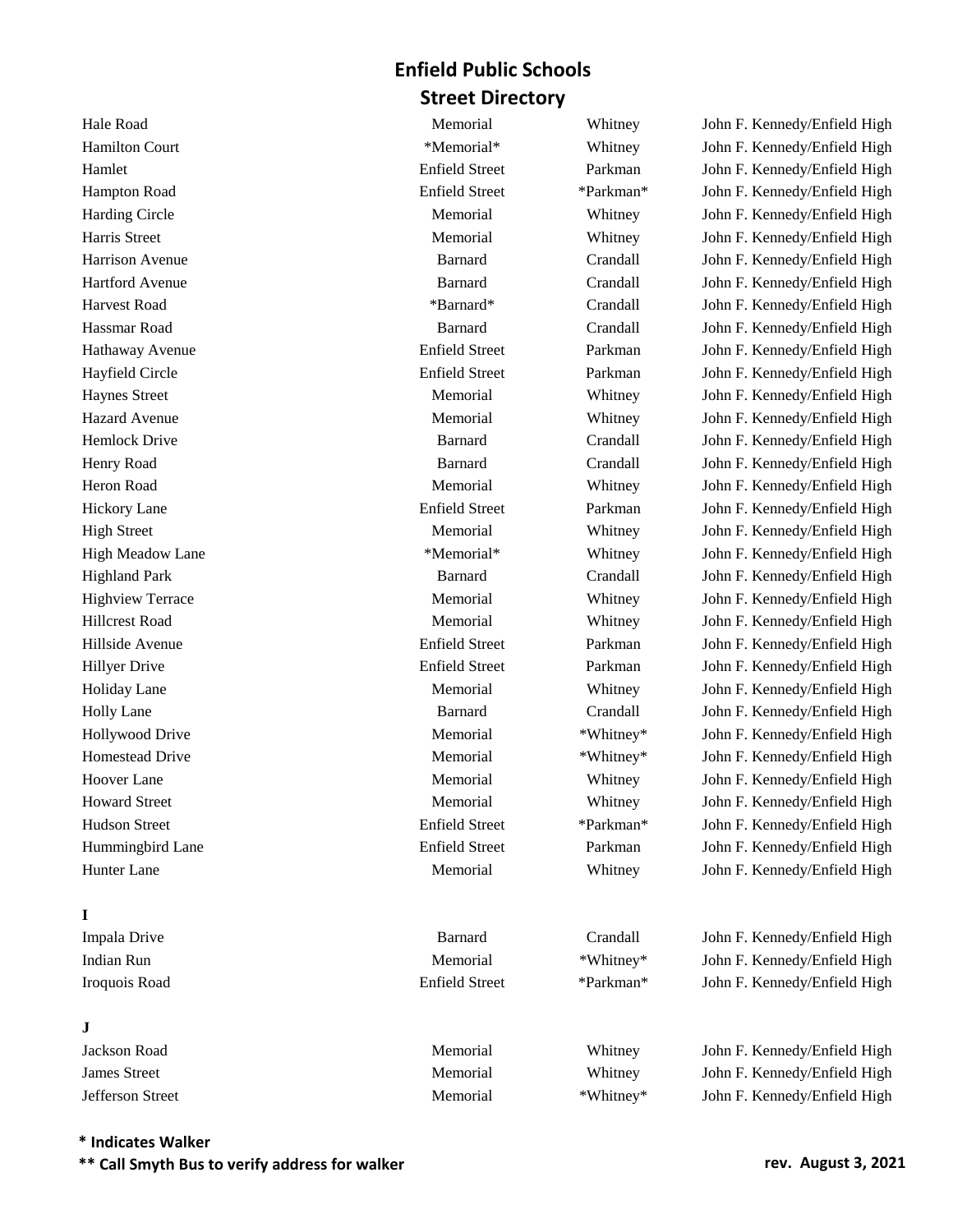Jewel Street Enfield Street Parkman John F. Kennedy/Enfield High Jim Street Barnard Crandall John F. Kennedy/Enfield High Joan Drive \*Barnard\* Crandall John F. Kennedy/Enfield High John Street Memorial Memorial Whitney John F. Kennedy/Enfield High Jondot Drive Barnard Crandall John F. Kennedy/Enfield High Judy Drive Enfield Street \*Parkman\* John F. Kennedy/Enfield High

Knox Street **Barnard** Barnard Crandall John F. Kennedy/Enfield High

Kalish Avenue **Barnard** Crandall John F. Kennedy/Enfield High Katherine Road **Barnard** \*Crandall\* John F. Kennedy/Enfield High Katie Lane **Memorial** Memorial Whitney John F. Kennedy/Enfield High Keen Court **Memorial** Memorial Whitney John F. Kennedy/Enfield High Keller Avenue Enfield Street Parkman John F. Kennedy/Enfield High Keller Court **Memorial** Memorial Whitney John F. Kennedy/Enfield High Kelly Drive **Enfield Street** \*Parkman\* John F. Kennedy/Enfield High Kennedy Drive **Memorial** Memorial Whitney John F. Kennedy/Enfield High Kimberly Drive **Enfield Street** Parkman John F. Kennedy/Enfield High King Court **Enfield Street** Parkman John F. Kennedy/Enfield High King Street Enfield Street Enfield Street Parkman John F. Kennedy/Enfield High Knollwood Circle **Memorial** Memorial Whitney John F. Kennedy/Enfield High

Lafayette Street Barnard Crandall John F. Kennedy/Enfield High Lake Drive Barnard Crandall John F. Kennedy/Enfield High Lake Road Barnard Crandall John F. Kennedy/Enfield High Lancer Drive Barnard Crandall John F. Kennedy/Enfield High Laughlin Road Enfield Street Parkman John F. Kennedy/Enfield High Laurel Park \*Enfield Street\* Parkman John F. Kennedy/Enfield High Laurel Street Barnard Crandall John F. Kennedy/Enfield High Laurels Barnard Crandall John F. Kennedy/Enfield High Laurie Drive Barnard Crandall John F. Kennedy/Enfield High Lawncrest Road Barnard \*Crandall\* John F. Kennedy/Enfield High Leary Road **Memorial** Memorial Whitney John F. Kennedy/Enfield High Lego Way Memorial Whitney John F. Kennedy/Enfield High Leon Street Barnard Crandall John F. Kennedy/Enfield High Leonard Road Barnard Crandall John F. Kennedy/Enfield High Light Street Memorial Whitney John F. Kennedy/Enfield High Lincoln Street Barnard Crandall John F. Kennedy/Enfield High Linda Lane \*Barnard\* Crandall John F. Kennedy/Enfield High Litchfield Drive Enfield Street Parkman John F. Kennedy/Enfield High Locke Drive **Memorial** Memorial Whitney John F. Kennedy/Enfield High Lois Lane Enfield Street Parkman John F. Kennedy/Enfield High Long Hollow Road Memorial Whitney John F. Kennedy/Enfield High

# **K**

## **L**

**\* Indicates Walker**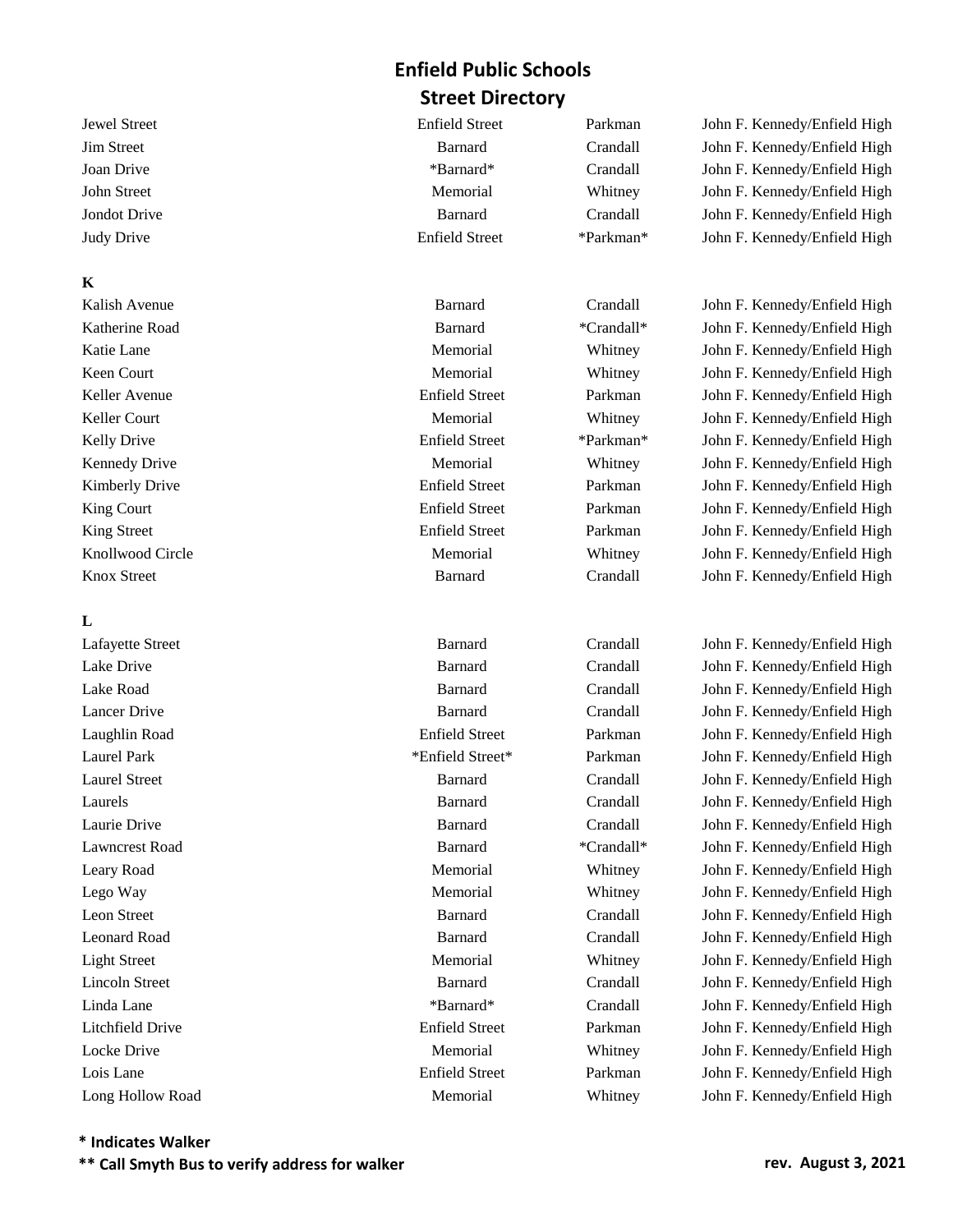## **M**

Longview Road Memorial Memorial Whitney John F. Kennedy/Enfield High Louise Drive Enfield Street \*Parkman\* John F. Kennedy/Enfield High Lovely Drive Enfield Street \*Parkman\* John F. Kennedy/Enfield High Lox Lane **Memorial** Memorial Whitney John F. Kennedy/Enfield High Luster Lane **Memorial** Memorial Whitney John F. Kennedy/Enfield High Lynch Terrace Memorial Whitney John F. Kennedy/Enfield High

Madison Road Enfield Street \*Parkman\* John F. Kennedy/Enfield High Magnolia Drive Barnard Crandall John F. Kennedy/Enfield High Main Street Barnard Crandall John F. Kennedy/Enfield High Manning Road Barnard Crandall John F. Kennedy/Enfield High Manor Court **Memorial** Memorial Whitney John F. Kennedy/Enfield High Maple Avenue Enfield Street Parkman John F. Kennedy/Enfield High Maple Road Barnard Crandall John F. Kennedy/Enfield High Maple Heights Road \*Memorial\* \*Memorial\* Whitney John F. Kennedy/Enfield High Maratea Place Barnard Crandall John F. Kennedy/Enfield High Marble Road Barnard Crandall John F. Kennedy/Enfield High Margaret Street **Barnard** Barnard Crandall John F. Kennedy/Enfield High Marion Place Memorial Memorial Memorial Whitney John F. Kennedy/Enfield High Marshall Drive \*Barnard\* \*Barnard\* Crandall John F. Kennedy/Enfield High Marshall Road Enfield Street \*Parkman\* John F. Kennedy/Enfield High Martin Street Barnard Crandall John F. Kennedy/Enfield High Martin Terrace **Memorial** Memorial Whitney John F. Kennedy/Enfield High Mary Esther Drive **Barnard** Barnard Crandall John F. Kennedy/Enfield High Massasoit Avenue Barnard Crandall John F. Kennedy/Enfield High Mathewson Avenue \*Enfield Street\* Parkman John F. Kennedy/Enfield High Mayfield Drive **Barnard** Crandall John F. Kennedy/Enfield High John F. Kennedy/Enfield High McConn Avenue **Memorial** Memorial Whitney John F. Kennedy/Enfield High Meacham Drive **Memorial** Memorial Whitney John F. Kennedy/Enfield High Meade Lane Memorial Memorial Memorial Whitney John F. Kennedy/Enfield High Meadow Road Enfield Street Parkman John F. Kennedy/Enfield High Meadow Street Memorial Memorial Memorial Whitney John F. Kennedy/Enfield High Meadowlark Road (1-47) \* Finfield Street\* Parkman John F. Kennedy/Enfield High Meadows Barnard Crandall John F. Kennedy/Enfield High Meeting House Lane **Enfield Street** Parkman John F. Kennedy/Enfield High Memorial Drive Barnard Crandall John F. Kennedy/Enfield High Michael Drive Enfield Street Parkman John F. Kennedy/Enfield High Middle Road Memorial \*Whitney\* John F. Kennedy/Enfield High Middlesex Drive Enfield Street Parkman John F. Kennedy/Enfield High Midway Street Memorial Memorial Memorial Whitney John F. Kennedy/Enfield High Mill Street \*Memorial\* \*Memorial\* Whitney John F. Kennedy/Enfield High Missile Drive **Memorial** Memorial Whitney John F. Kennedy/Enfield High Misty Meadow Road \*Memorial\* \*Memorial\* Whitney John F. Kennedy/Enfield High

## **\* Indicates Walker**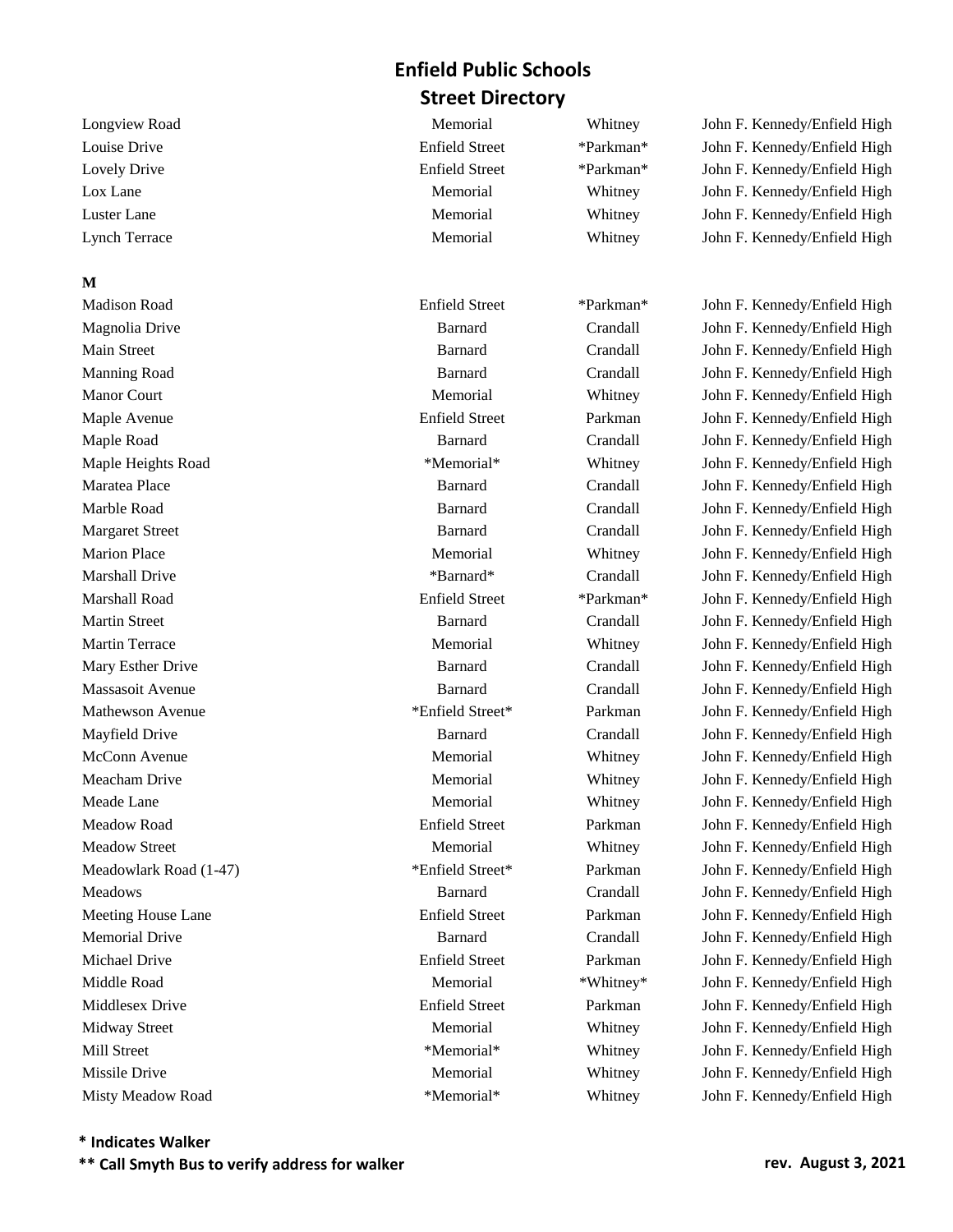Munda Drive Barnard Crandall John F. Kennedy/Enfield High

## **N**

Neelans Road Enfield Street Parkman John F. Kennedy/Enfield High Nelson Drive Enfield Street \*Parkman\* John F. Kennedy/Enfield High Nevins Avenue Barnard Crandall John F. Kennedy/Enfield High New Street Barnard Crandall John F. Kennedy/Enfield High New King Street (1-29) **Enfield Street Parkman** John F. Kennedy/Enfield High New King Street (30-99) Memorial Memorial Whitney John F. Kennedy/Enfield High Nonotuck Street **Barnard** Barnard Crandall John F. Kennedy/Enfield High North Street \*Memorial\* (1-77) Whitney John F. Kennedy/Enfield High North Main Street **Barnard** Barnard Crandall John F. Kennedy/Enfield High North Maple Street (1-195) \*\*Memorial\*(1-110) Whitney John F. Kennedy/Enfield High North Maple Street (196-399) Barnard Crandall John F. Kennedy/Enfield High North River Street **Barnard** Barnard Crandall John F. Kennedy/Enfield High Northfield Road Memorial Memorial Whitney John F. Kennedy/Enfield High Northwood Street **Barnard** Crandall John F. Kennedy/Enfield High Nutmeg Street \* \*Enfield Street \* Parkman John F. Kennedy/Enfield High Nutmeg Village Enfield Street Parkman John F. Kennedy/Enfield High

## **O**

Mitchell Drive Enfield Street Parkman John F. Kennedy/Enfield High Monroe Road Memorial Memorial Whitney John F. Kennedy/Enfield High Montano Road Barnard Crandall John F. Kennedy/Enfield High Montclair Drive Barnard Crandall John F. Kennedy/Enfield High Moody Road Memorial Memorial Whitney John F. Kennedy/Enfield High Moon Street **Memorial** Memorial Whitney John F. Kennedy/Enfield High Morgan Place **Memorial** Memorial Whitney John F. Kennedy/Enfield High Mountain View Avenue **Memorial** Memorial Whitney John F. Kennedy/Enfield High Mulberry Lane Enfield Street Parkman John F. Kennedy/Enfield High Mullen Road Enfield Street Parkman John F. Kennedy/Enfield High

Nancy Drive **Barnard** \*Crandall\* John F. Kennedy/Enfield High

O'Hear Avenue Memorial Whitney John F. Kennedy/Enfield High Oak Avenue Enfield Street Parkman John F. Kennedy/Enfield High Oak Road Barnard Crandall John F. Kennedy/Enfield High Oak Street \*Memorial\* \*Memorial\* Whitney John F. Kennedy/Enfield High Oakmont Street Barnard Crandall John F. Kennedy/Enfield High Oakridge Drive **Memorial** Memorial \*Whitney\* John F. Kennedy/Enfield High Oakwood Street Barnard Crandall John F. Kennedy/Enfield High Old Abbe Road Enfield Street Parkman John F. Kennedy/Enfield High Old Depot Hill Road Enfield Street Parkman John F. Kennedy/Enfield High Old King Street Enfield Street Parkman John F. Kennedy/Enfield High Old Maple Farms Barnard Crandall John F. Kennedy/Enfield High Oldefield Farms Memorial Whitney John F. Kennedy/Enfield High

**\* Indicates Walker**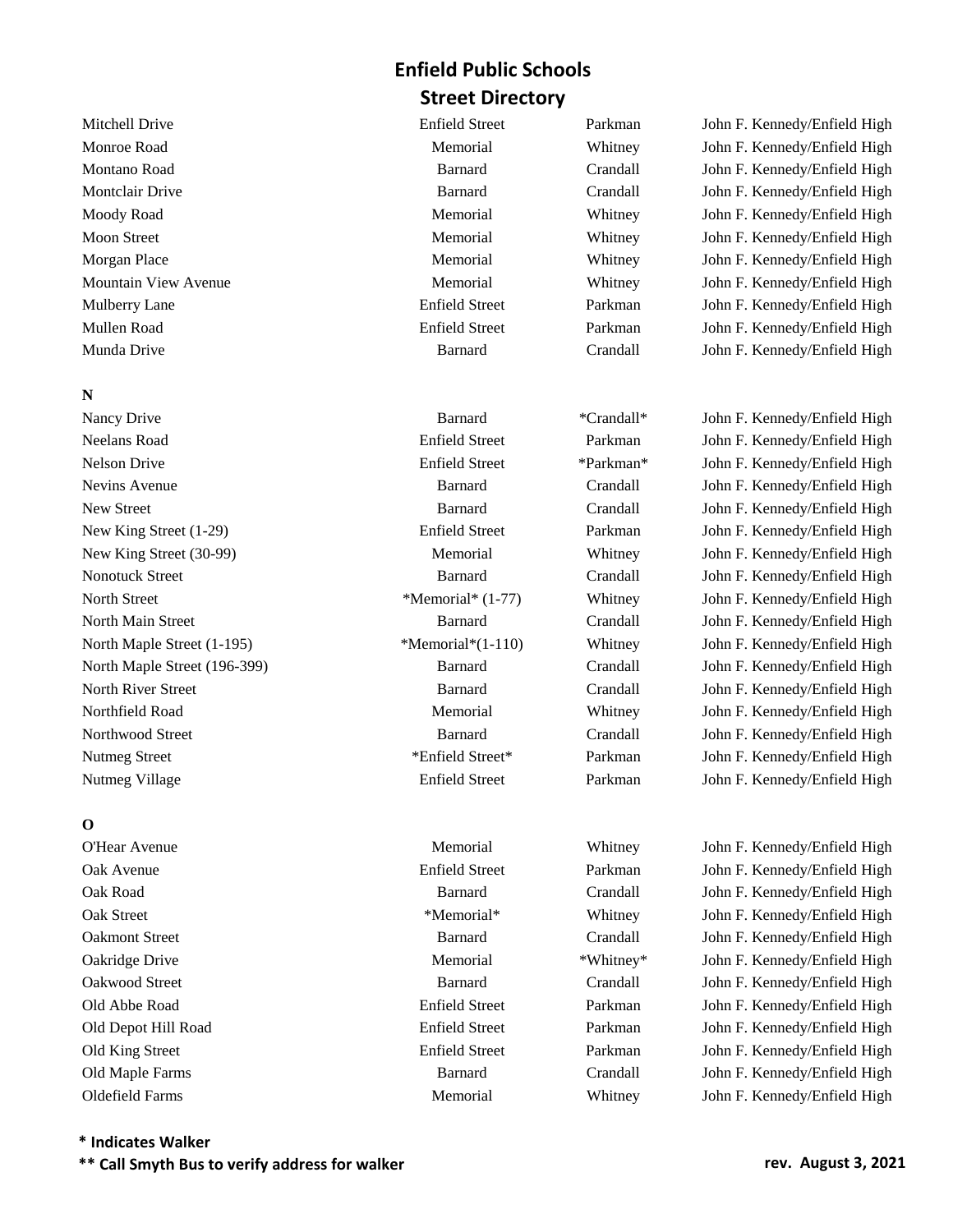## **P**

Palm Road Enfield Street \*Parkman\* John F. Kennedy/Enfield High Palomba Drive **Memorial** Memorial Whitney John F. Kennedy/Enfield High Park Avenue Barnard Crandall John F. Kennedy/Enfield High Park Street The Memorial Memorial Memorial Whitney John F. Kennedy/Enfield High Parker Street **Barnard** Barnard Crandall John F. Kennedy/Enfield High Parkway Drive **Enfield Street** Parkman John F. Kennedy/Enfield High Parky Drive Enfield Street \*Parkman\* John F. Kennedy/Enfield High Parsons Road **Enfield Street** Parkman John F. Kennedy/Enfield High Patricia Circle **Enfield Street** \*Parkman\* John F. Kennedy/Enfield High Partridge Run Memorial Memorial Whitney John F. Kennedy/Enfield High Patriot Circle Enfield Street \*Parkman\* John F. Kennedy/Enfield High Pearl Street (1-107) Memorial Memorial Whitney John F. Kennedy/Enfield High Pearl Street (108-398) \*\*\*Enfield Street\*\* Parkman John F. Kennedy/Enfield High *\*\*Pearl St. walkers up to Mathewson or #321-#265* Pearl Street Extension **Enfield Street Parkman** John F. Kennedy/Enfield High Pearson Way **Memorial** Memorial Whitney John F. Kennedy/Enfield High Pease Street **Enfield Street** Enfield Street Parkman John F. Kennedy/Enfield High Peerless Way Barnard Crandall John F. Kennedy/Enfield High Peggy Lane Enfield Street \*Parkman\* John F. Kennedy/Enfield High Pequot Avenue Barnard Crandall John F. Kennedy/Enfield High Perry Lane Memorial Memorial Whitney John F. Kennedy/Enfield High Pheasant Hill Drive **Enfield Street** Parkman John F. Kennedy/Enfield High Phoenix Avenue **Memorial** Memorial Whitney John F. Kennedy/Enfield High Phyllis Street Barnard Crandall John F. Kennedy/Enfield High Pierce Street The Street Memorial Memorial Memorial Whitney John F. Kennedy/Enfield High Pilgrim Circle **Enfield Street** \*Parkman\* John F. Kennedy/Enfield High Pine Street **Barnard** Barnard Crandall John F. Kennedy/Enfield High Pinecrest Road **Barnard** Barnard Crandall John F. Kennedy/Enfield High Pine Grove Avenue **Barnard** \*Crandall\* John F. Kennedy/Enfield High Pine Hill Road Barnard Crandall John F. Kennedy/Enfield High Pinewood Lane **Memorial** Memorial Whitney John F. Kennedy/Enfield High Pioneer Drive **Enfield Street** \*Parkman\* John F. Kennedy/Enfield High Plainfield Street Enfield Street \*Parkman\* John F. Kennedy/Enfield High Play Road Memorial Memorial Whitney John F. Kennedy/Enfield High Pleasant Road Enfield Street Parkman John F. Kennedy/Enfield High

Oliver Road Enfield Street Parkman John F. Kennedy/Enfield High Olmstead Road **Memorial** Memorial \*Whitney\* John F. Kennedy/Enfield High Orbit Drive Enfield Street Parkman John F. Kennedy/Enfield High Orchard Hill Drive \*Enfield Street\* Parkman John F. Kennedy/Enfield High Orlando Drive Enfield Street Parkman John F. Kennedy/Enfield High Overhill Road **Memorial** Memorial Whitney John F. Kennedy/Enfield High Oxford Drive Barnard Crandall John F. Kennedy/Enfield High

**\* Indicates Walker**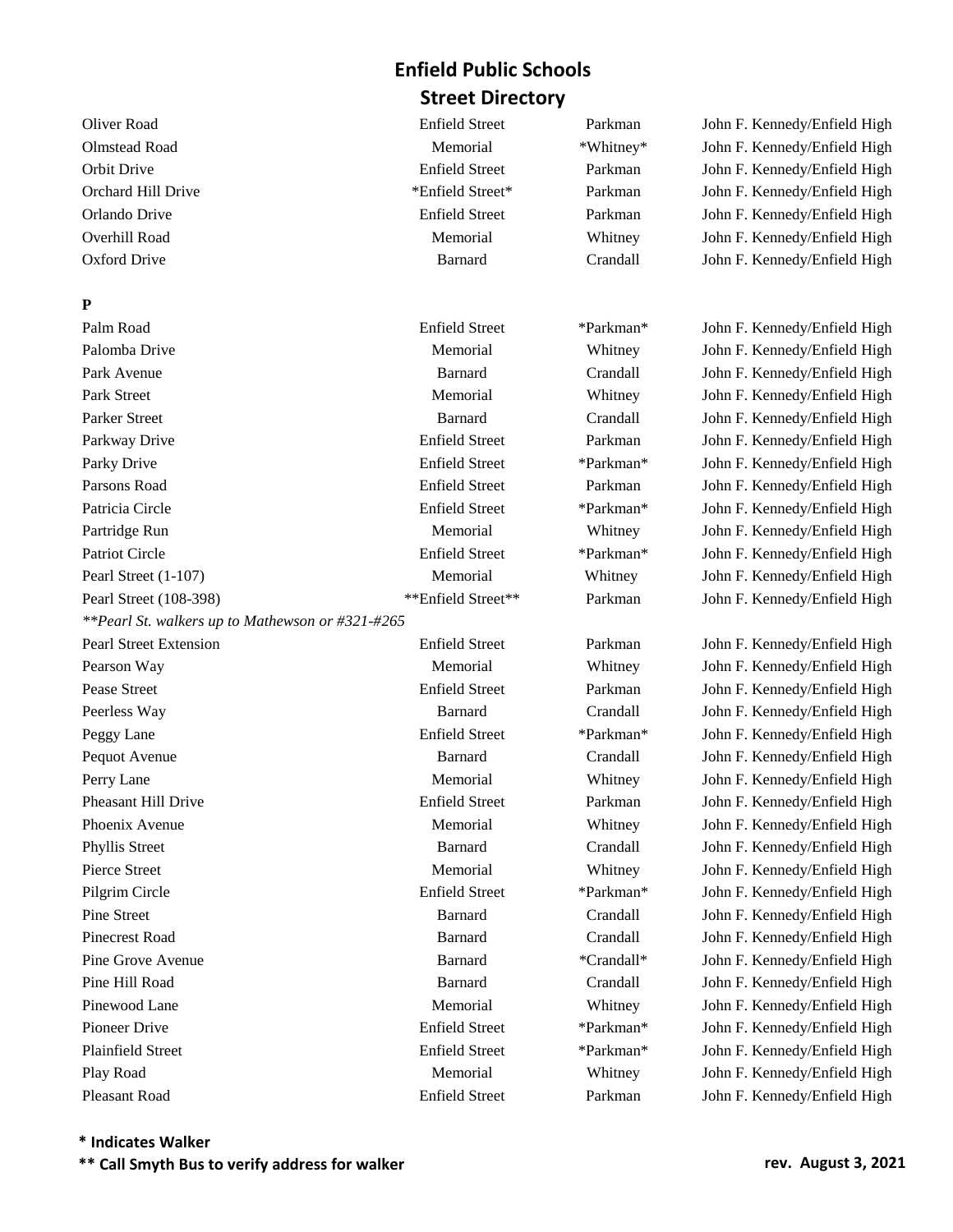## **Q**

## **R**

Pleasant Street **Barnard** Barnard Crandall John F. Kennedy/Enfield High Polk Drive **Memorial** Memorial Whitney John F. Kennedy/Enfield High Pomeroy Road **Barnard** Barnard Crandall John F. Kennedy/Enfield High Poplar Street \* \*Enfield Street \* Parkman John F. Kennedy/Enfield High Post Road Memorial Memorial Whitney John F. Kennedy/Enfield High Post Office Road (1-27) **Enfield Street** Parkman John F. Kennedy/Enfield High Post Office Road (29-199) Memorial Whitney John F. Kennedy/Enfield High Post Office Road (200-399) Enfield Street Parkman John F. Kennedy/Enfield High Powder Hill Road Memorial Memorial Memorial Whitney John F. Kennedy/Enfield High Powder Ridge Road Memorial Memorial Whitney John F. Kennedy/Enfield High Print Shop Road Memorial Memorial Whitney John F. Kennedy/Enfield High Prior Road Memorial Memorial Whitney John F. Kennedy/Enfield High Prospect Street (1-70) Memorial Memorial Whitney John F. Kennedy/Enfield High Prospect Street (71-199) **Enfield Street** Parkman John F. Kennedy/Enfield High Putnam Drive Enfield Street \*Parkman\* John F. Kennedy/Enfield High Putnam Lane **Memorial** Memorial Whitney John F. Kennedy/Enfield High

Quail Hollow Memorial Whitney John F. Kennedy/Enfield High Quaker Lane Enfield Street \*Parkman\* John F. Kennedy/Enfield High Queen Street The Memorial Memorial Memorial Whitney John F. Kennedy/Enfield High

Raffia Road Memorial Memorial Whitney John F. Kennedy/Enfield High Randolph Street \*Memorial\* \*Memorial\* Whitney John F. Kennedy/Enfield High Rebecca Drive **Enfield Street** Parkman John F. Kennedy/Enfield High Redwing Road **Enfield Street** Parkman John F. Kennedy/Enfield High Redwood Street **Barnard** \*Crandall\* John F. Kennedy/Enfield High Renee Lane **Enfield Street** Parkman John F. Kennedy/Enfield High Ridge Road Barnard Crandall John F. Kennedy/Enfield High Ridgefield Road Memorial Memorial Whitney John F. Kennedy/Enfield High Ridgeview Lane **Barnard** Barnard Crandall John F. Kennedy/Enfield High Rim Street **Memorial** Memorial Whitney John F. Kennedy/Enfield High River Road Enfield Street Parkman John F. Kennedy/Enfield High Riverdale Road Enfield Street Parkman John F. Kennedy/Enfield High Riverview Street Enfield Street Enfield Street Parkman John F. Kennedy/Enfield High Riviera Drive Barnard Crandall John F. Kennedy/Enfield High Robbin Road Barnard Crandall John F. Kennedy/Enfield High Roberts Road **Enfield Street** \*Parkman\* John F. Kennedy/Enfield High Rocket Run and The Memorial Memorial Memorial Whitney John F. Kennedy/Enfield High Rockland Drive **Enfield Street** \*Parkman\* John F. Kennedy/Enfield High Rogers Lane The Contract Contract Memorial Memorial Memorial Memorial Memorial Memorial John F. Kennedy/Enfield High Roland Street Enfield Street Parkman John F. Kennedy/Enfield High Roosevelt Boulevard **Barnard** Barnard Crandall John F. Kennedy/Enfield High

## **\* Indicates Walker**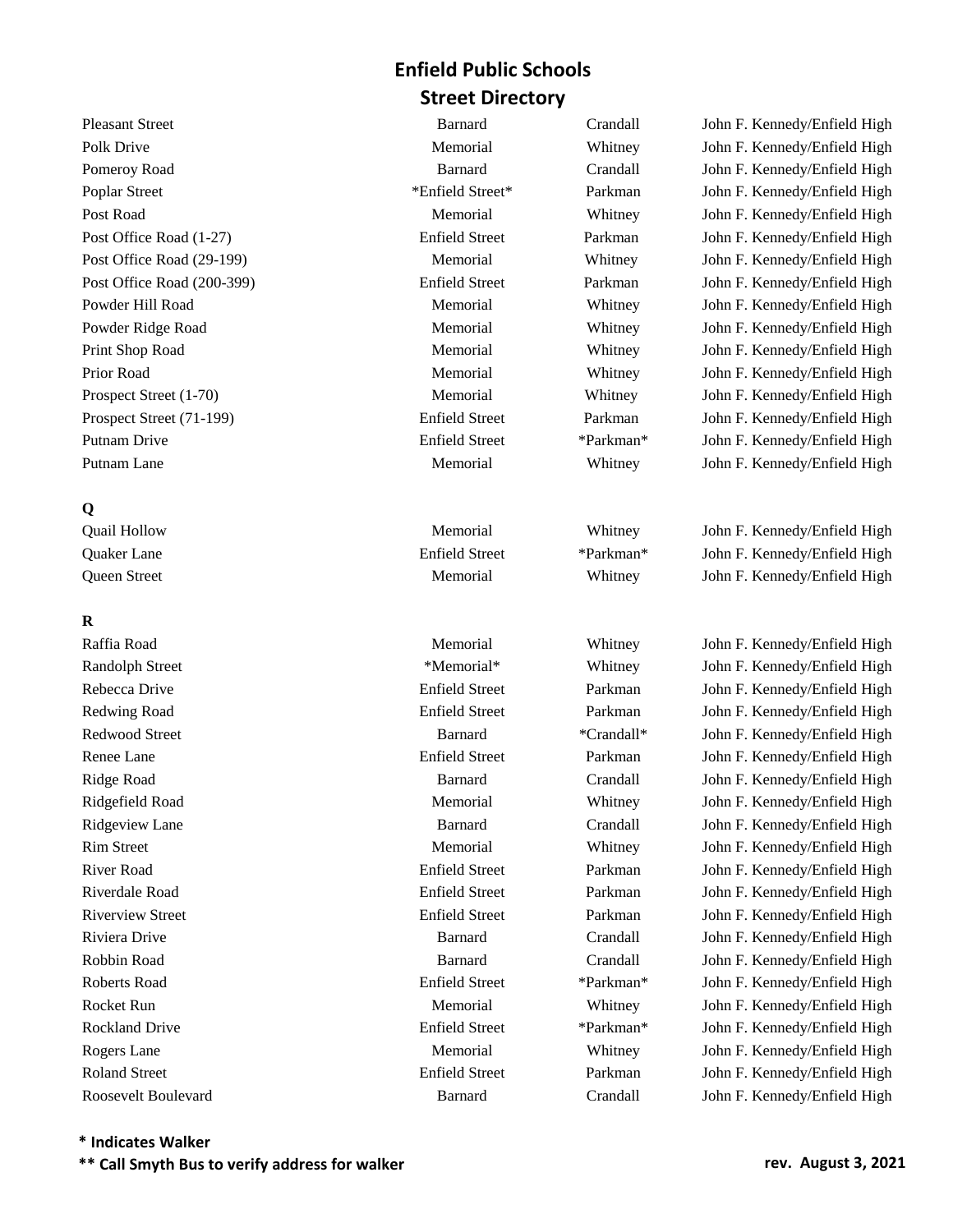#### **S**

St. James Avenue Barnard Crandall John F. Kennedy/Enfield High St. Thomas Street **Barnard** Barnard Crandall John F. Kennedy/Enfield High Salerno Drive Enfield Street Parkman John F. Kennedy/Enfield High Sam Street Enfield Street Enfield Street Parkman John F. Kennedy/Enfield High Sand Hill Road Barnard Crandall John F. Kennedy/Enfield High Sandpiper Road **Enfield Street** Parkman John F. Kennedy/Enfield High Sanford Avenue Barnard Crandall John F. Kennedy/Enfield High Sapphire Street Enfield Street Enfield Street Parkman John F. Kennedy/Enfield High School Street \*Memorial\* Whitney John F. Kennedy/Enfield High Scitico Street **Memorial** Memorial Whitney John F. Kennedy/Enfield High Second Avenue Barnard Crandall John F. Kennedy/Enfield High Second Street **Barnard** Barnard Crandall John F. Kennedy/Enfield High Shady Oak Drive **Barnard** Crandall John F. Kennedy/Enfield High John F. Kennedy/Enfield High Shaft Drive Enfield Street \*Parkman\* John F. Kennedy/Enfield High Shaker Road (odds only #1 to Glenwood) \*Barnard\* Crandall John F. Kennedy/Enfield High Shaker Hill Road Barnard Crandall John F. Kennedy/Enfield High Shannon Drive Enfield Street \*Parkman\* John F. Kennedy/Enfield High Sharp Street Memorial Memorial Whitney John F. Kennedy/Enfield High Sharren Lane **Barnard** \*Crandall\* John F. Kennedy/Enfield High Shepard Lane **Memorial** Memorial Whitney John F. Kennedy/Enfield High Sheridan Road Memorial Memorial Whitney John F. Kennedy/Enfield High Sherman Road **Memorial** Memorial Whitney John F. Kennedy/Enfield High Sherwin Drive Barnard Crandall John F. Kennedy/Enfield High Sidor Drive **Memorial** Memorial Whitney John F. Kennedy/Enfield High Silver Lane Enfield Street \*Parkman\* John F. Kennedy/Enfield High Simon Road Enfield Street \*Parkman\* John F. Kennedy/Enfield High Sky Street Memorial Memorial Whitney John F. Kennedy/Enfield High Somers Road **Memorial** Memorial Whitney John F. Kennedy/Enfield High Somerset Lane Memorial Memorial Memorial Whitney John F. Kennedy/Enfield High South George Washington Road Memorial \*Whitney\* John F. Kennedy/Enfield High South Maple Street The Memorial Memorial Memorial Whitney John F. Kennedy/Enfield High South Meadow Lane \*Memorial\* \*Memorial\* Whitney John F. Kennedy/Enfield High South Road (Enfield St to Phoenix Ave) **Enfield Street** Parkman John F. Kennedy/Enfield High South Road (Hazard Ave to Phoenix Ave) Odd # Memorial \*\*Whitney\*\* John F. Kennedy/Enfield High South Road (Beech Road to Southwood) Even # Memorial \*Whitney\* John F. Kennedy/Enfield High South Road (odd side of South Road to Hazard Ave) Memorial Whitney John F. Kennedy/Enfield High South Road (even side of South Road) Memorial \*Whitney\* John F. Kennedy/Enfield High

Rosanne Street Enfield Street Enfield Street \*Parkman\* John F. Kennedy/Enfield High Roseland Avenue **Memorial** Memorial Memorial Whitney John F. Kennedy/Enfield High Roy Street **Barnard** Barnard Crandall John F. Kennedy/Enfield High Russell Street Barnard Crandall John F. Kennedy/Enfield High Ryefield Drive \*Memorial\* Whitney John F. Kennedy/Enfield High

#### **\* Indicates Walker**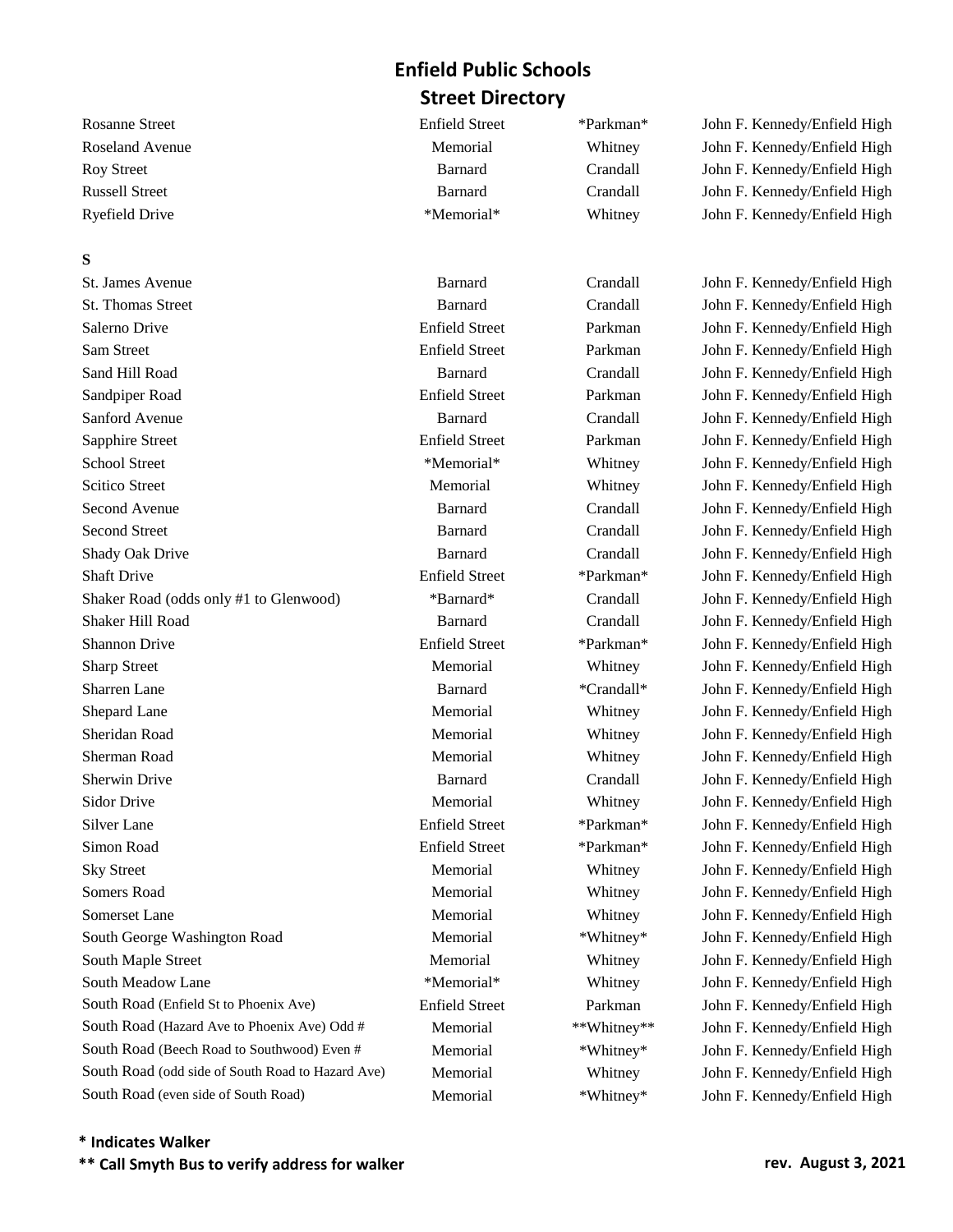South Street Enfield Street Enfield Street Parkman John F. Kennedy/Enfield High South River Street Memorial Memorial Memorial Whitney John F. Kennedy/Enfield High Southview Street Memorial Memorial Memorial Whitney John F. Kennedy/Enfield High Southwood Road **Memorial** Memorial \*Whitney\* John F. Kennedy/Enfield High Sparkle Street Memorial Memorial Whitney John F. Kennedy/Enfield High Spier Avenue Enfield Street Parkman John F. Kennedy/Enfield High Spring Street (1-71) Memorial Memorial Whitney John F. Kennedy/Enfield High Spring Street (72-199) Enfield Street Parkman John F. Kennedy/Enfield High Spring Garden Road \*Barnard\* Crandall John F. Kennedy/Enfield High Spruceland Road **Barnard** Crandall John F. Kennedy/Enfield High Stacey Lane \*Enfield Street\* Parkman John F. Kennedy/Enfield High Stage Road **Memorial** Memorial Whitney John F. Kennedy/Enfield High Standish Street Enfield Street Enfield Street \*Parkman\* John F. Kennedy/Enfield High Stanley Drive **Barnard** Crandall John F. Kennedy/Enfield High Stardust Drive Enfield Street Parkman John F. Kennedy/Enfield High Starr Lane Subsetsmann and Memorial Memorial Memorial Memorial Starr Lane John F. Kennedy/Enfield High State Street **Barnard** Barnard Crandall John F. Kennedy/Enfield High Steele Road Enfield Street \*\*Parkman\*\* John F. Kennedy/Enfield High *\*\* All are walkers except for Odd #s from Ann St. to Post Office & #103 & #105 \*Even #s from 70-100 are walkers* Stephen Drive **Barnard** Crandall John F. Kennedy/Enfield High Still Lane Enfield Street Parkman John F. Kennedy/Enfield High Stony Brook Road Memorial Memorial Whitney John F. Kennedy/Enfield High Storrs Road Enfield Street Parkman John F. Kennedy/Enfield High Stratton Circle **Memorial** Memorial Whitney John F. Kennedy/Enfield High Strawberry Lane Enfield Street Parkman John F. Kennedy/Enfield High Sullivan Avenue **Memorial** Memorial Memorial Whitney John F. Kennedy/Enfield High Summer Street Barnard Crandall John F. Kennedy/Enfield High Summer Wind Circle \*Memorial\* Whitney John F. Kennedy/Enfield High

## **T**

The Hamlet **Enfield Street** Parkman John F. Kennedy/Enfield High The Laurels **Barnard** Crandall John F. Kennedy/Enfield High John F. Kennedy/Enfield High The Meadows Barnard Crandall John F. Kennedy/Enfield High Tabor Road Barnard Crandall John F. Kennedy/Enfield High Taft Lane **Memorial** Memorial Whitney John F. Kennedy/Enfield High Tanglewood Avenue \*Barnard\* \*Crandall\* John F. Kennedy/Enfield High

Sun Street Memorial Memorial Memorial Whitney John F. Kennedy/Enfield High Sunrise Circle **Example 2** Samuard \*Crandall\* John F. Kennedy/Enfield High Sunset Drive Barnard Crandall John F. Kennedy/Enfield High Surrey Lane **Memorial** Memorial Whitney John F. Kennedy/Enfield High Susan Circle Enfield Street Parkman John F. Kennedy/Enfield High Sword Avenue **Barnard** Barnard Crandall John F. Kennedy/Enfield High

#### **\* Indicates Walker**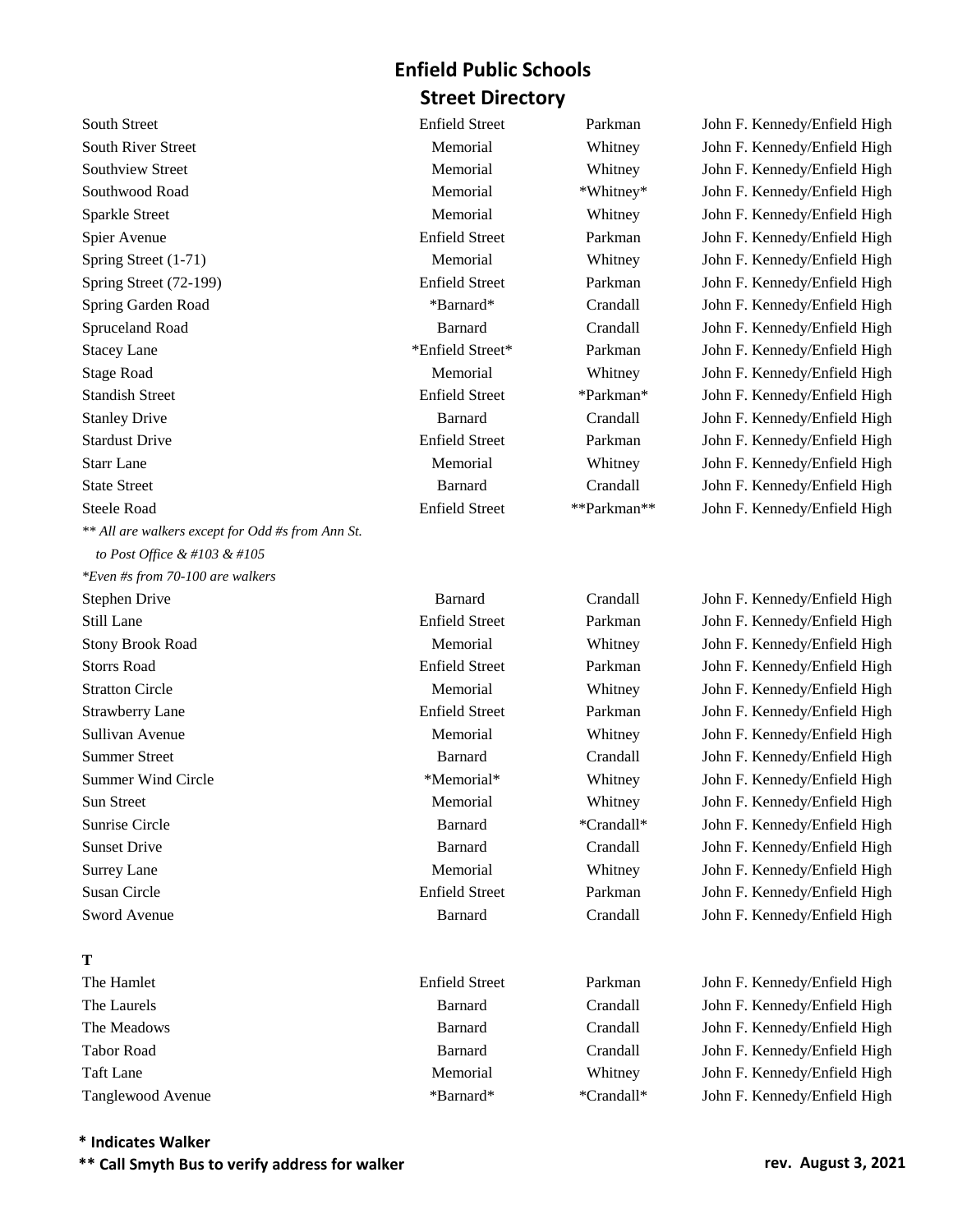## **U**

| <b>Union Street</b>           | <b>Barnard</b> |
|-------------------------------|----------------|
| <b>Union Street Extension</b> | <b>Barnard</b> |
| University Place              | <b>Barnard</b> |

#### **V**

**W**

| Valley View Circle    | *Memorial*     | Whitney    | John F. Kennedy/Enfield High |
|-----------------------|----------------|------------|------------------------------|
| Van Buren Road        | Memorial       | Whitney    | John F. Kennedy/Enfield High |
| Varno Lane            | <b>Barnard</b> | *Crandall* | John F. Kennedy/Enfield High |
| Vella Avenue          | Memorial       | Whitney    | John F. Kennedy/Enfield High |
| Vernon Road           | Memorial       | Whitney    | John F. Kennedy/Enfield High |
| <b>Victory Street</b> | Memorial       | *Whitney*  | John F. Kennedy/Enfield High |
| Vintner Place         | Memorial       | Whitney    | John F. Kennedy/Enfield High |
| Virginia Avenue       | <b>Barnard</b> | Crandall   | John F. Kennedy/Enfield High |
| Vision Drive          | Memorial       | Whitney    | John F. Kennedy/Enfield High |

Tariff Street Barnard Crandall John F. Kennedy/Enfield High Taylor Court **Memorial** Memorial Whitney John F. Kennedy/Enfield High Taylor Road (1-530) **Memorial** Memorial Whitney John F. Kennedy/Enfield High Taylor Road (531 + up) Barnard Crandall John F. Kennedy/Enfield High Teach Street Enfield Street Parkman John F. Kennedy/Enfield High Terrace Circle Barnard Crandall John F. Kennedy/Enfield High Theodore Street Memorial Memorial Memorial Whitney John F. Kennedy/Enfield High Theresa Street Barnard Crandall John F. Kennedy/Enfield High Third Street **Barnard** Barnard Crandall John F. Kennedy/Enfield High Thistle Lane Thistle Lane Memorial Memorial Whitney John F. Kennedy/Enfield High Thomas Street Barnard \*Crandall\* John F. Kennedy/Enfield High Thompson Court **Memorial** Memorial Whitney John F. Kennedy/Enfield High Tie Street The Street Memorial **Memorial 1996** \*Whitney\* John F. Kennedy/Enfield High Till Street Barnard Crandall John F. Kennedy/Enfield High Tolland Drive Enfield Street Parkman John F. Kennedy/Enfield High Town Farm Road Enfield Street Parkman John F. Kennedy/Enfield High Trevor Drive \* The state of the state of the state  $*$ Crandall\* John F. Kennedy/Enfield High Trinity Drive **Enfield Street** Parkman John F. Kennedy/Enfield High Troy Lane Memorial Memorial Whitney John F. Kennedy/Enfield High Tyler Road **Memorial** Memorial Whitney John F. Kennedy/Enfield High

> Crandall John F. Kennedy/Enfield High Crandall John F. Kennedy/Enfield High Crandall John F. Kennedy/Enfield High

Wagon Road **Memorial** Memorial Whitney John F. Kennedy/Enfield High Walker Drive **Barnard** Crandall John F. Kennedy/Enfield High Grandall John F. Kennedy/Enfield High Wallace Street **Memorial** Memorial Whitney John F. Kennedy/Enfield High Wallop School Road **Enfield Street** Parkman John F. Kennedy/Enfield High Walnut Street **Memorial** Memorial Memorial Whitney John F. Kennedy/Enfield High Warriner Avenue **Barnard** Barnard Crandall John F. Kennedy/Enfield High

## **\* Indicates Walker**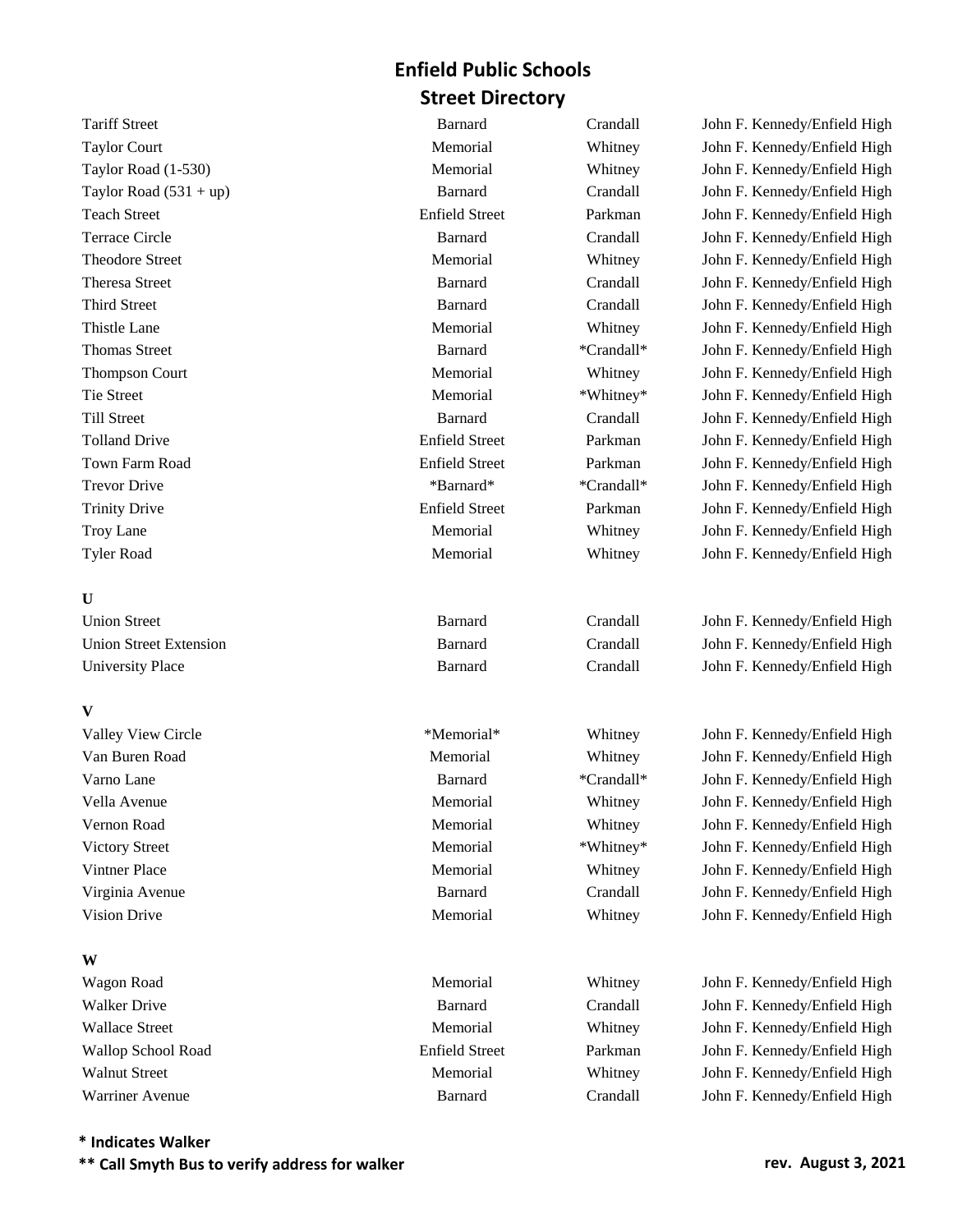Washington Avenue **Enfield Street** Parkman John F. Kennedy/Enfield High Washington Road **Barnard** Crandall John F. Kennedy/Enfield High Watch Hill Road **Memorial** Memorial Whitney John F. Kennedy/Enfield High Water Street Memorial Memorial Memorial Whitney John F. Kennedy/Enfield High Webster Road Memorial Memorial Whitney John F. Kennedy/Enfield High Welch Drive **Memorial** Memorial Whitney John F. Kennedy/Enfield High West Street **Barnard** Crandall John F. Kennedy/Enfield High John F. Kennedy/Enfield High West Forest Drive **Barnard** Crandall John F. Kennedy/Enfield High West Shore Drive **Barnard** Crandall John F. Kennedy/Enfield High West View Drive **Barnard** Crandall John F. Kennedy/Enfield High John F. Kennedy/Enfield High Westerly Drive Memorial Memorial Memorial Whitney John F. Kennedy/Enfield High Westford Avenue Barnard Crandall John F. Kennedy/Enfield High Weymouth Drive **Enfield Street** Parkman John F. Kennedy/Enfield High Weymouth Road **Enfield Street** \*Parkman\* John F. Kennedy/Enfield High *\*\*Walkers #120 Weymouth and up*  Weymouth School Road Enfield Street \*Parkman\* John F. Kennedy/Enfield High Wheeler Drive **Barnard** Crandall John F. Kennedy/Enfield High John F. Kennedy/Enfield High White Street **Barnard** Barnard Crandall John F. Kennedy/Enfield High Whitewood Street **Barnard** Barnard Crandall John F. Kennedy/Enfield High Whitworth Street **Barnard** Barnard Crandall John F. Kennedy/Enfield High Willard Avenue Barnard Crandall John F. Kennedy/Enfield High Willard Drive **Memorial** Memorial Memorial Whitney John F. Kennedy/Enfield High William Street **Barnard** Barnard Crandall John F. Kennedy/Enfield High William Street Extension Barnard Crandall John F. Kennedy/Enfield High Wilson Court **Memorial** Memorial Whitney John F. Kennedy/Enfield High Wilstar Circle **Memorial** Memorial \*Whitney\* John F. Kennedy/Enfield High Windham Road **Enfield Street** Parkman John F. Kennedy/Enfield High Winding Lane **Barnard** \*Crandall\* John F. Kennedy/Enfield High Windmill Road Enfield Street \*Parkman\* John F. Kennedy/Enfield High Windsor Court **Barnard** Crandall John F. Kennedy/Enfield High Windsor Street **Barnard** Barnard Crandall John F. Kennedy/Enfield High Winter Way **Example 2.1 A.1 and M.2.1 and M.2.1 and M.2.1 and M.3.1 and M.4.1 and M.4.1 and M.4.1 and M.4.1 and M.4.1 and M.4.1 and M.4.1 and M.4.1 and M.4.1 and M.4.1 and M.4.1 and M.4.1 and M.4.1 and M.4.1 and M.4.1 and** Wood Drive Barnard Crandall John F. Kennedy/Enfield High Woodbridge Drive **Memorial** Memorial Whitney John F. Kennedy/Enfield High Woodgate Circle **Enfield Street** Parkman John F. Kennedy/Enfield High Woodland Street **Barnard** Crandall John F. Kennedy/Enfield High Woodlawn Avenue Barnard Crandall John F. Kennedy/Enfield High Woodlawn Street **Memorial** Memorial Memorial Whitney John F. Kennedy/Enfield High Woodside Crossing **Barnard** Crandall John F. Kennedy/Enfield High Woodside Park **Barnard** Crandall John F. Kennedy/Enfield High Group Crandall John F. Kennedy/Enfield High Woodward Avenue **Memorial** Memorial Whitney John F. Kennedy/Enfield High Wynwood Drive **Enfield Street** \*Parkman\* John F. Kennedy/Enfield High

## **X**

**\* Indicates Walker \*\* Call Smyth Bus to verify address for walker rev. August 3, 2021**